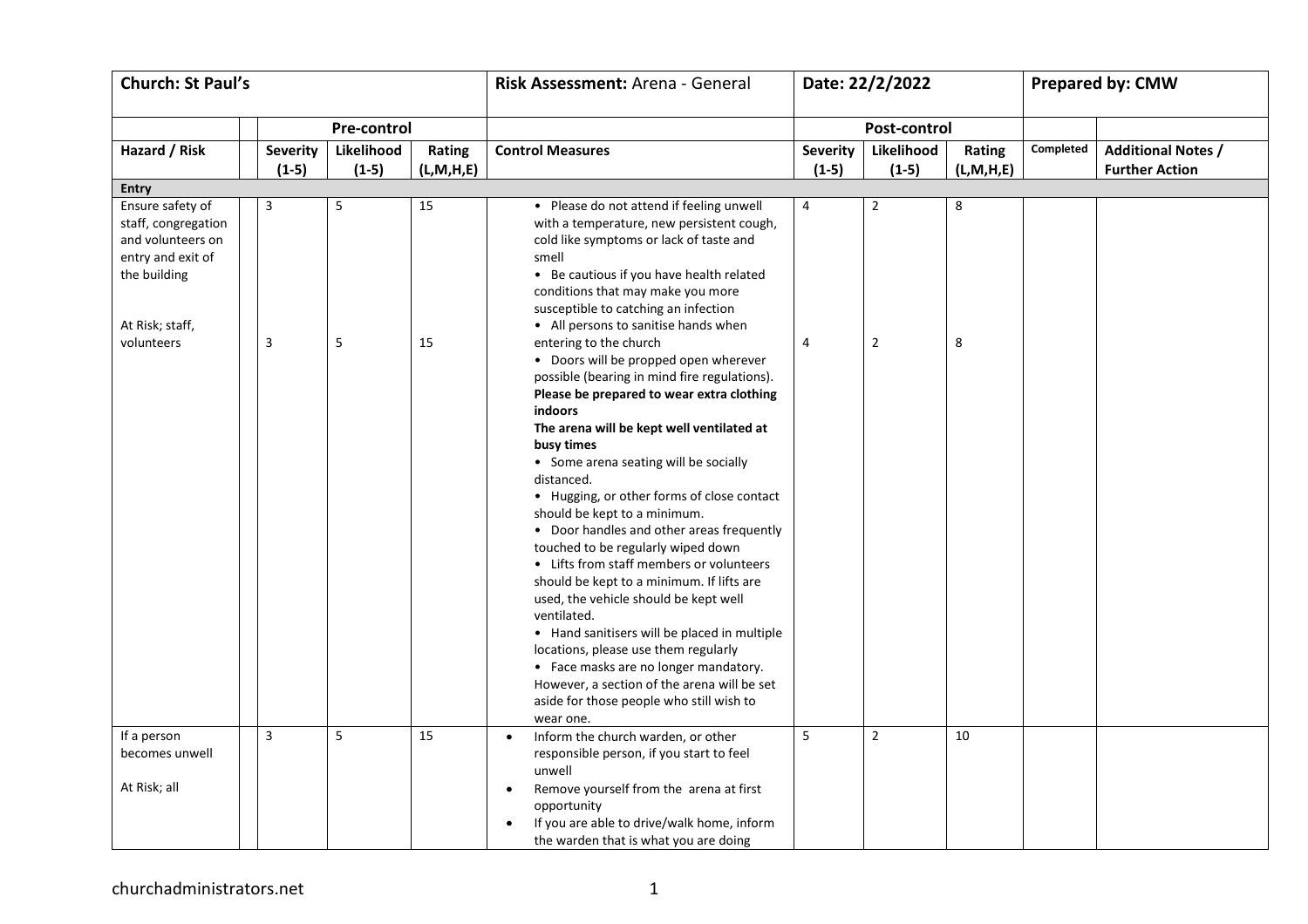| arrangements will be made depending on<br>the severity of how you are feeling<br>No member of staff is permitted to escort<br>an unwell person home, unless it is<br>specifically unrelated to Covid 19 |
|---------------------------------------------------------------------------------------------------------------------------------------------------------------------------------------------------------|
|---------------------------------------------------------------------------------------------------------------------------------------------------------------------------------------------------------|

| <b>Band Set Up</b>                                                                        |  |                     |                       |                        |                                                                                                                                                                                                                                                                          |                         |                       |                     |           |                                                    |  |  |
|-------------------------------------------------------------------------------------------|--|---------------------|-----------------------|------------------------|--------------------------------------------------------------------------------------------------------------------------------------------------------------------------------------------------------------------------------------------------------------------------|-------------------------|-----------------------|---------------------|-----------|----------------------------------------------------|--|--|
|                                                                                           |  | Pre-control         |                       |                        |                                                                                                                                                                                                                                                                          | Post-control            |                       |                     |           |                                                    |  |  |
| Hazard / Risk                                                                             |  | Severity<br>$(1-5)$ | Likelihood<br>$(1-5)$ | Rating<br>(L, M, H, E) | <b>Control Measures</b>                                                                                                                                                                                                                                                  | Severi<br>ty<br>$(1-5)$ | Likelihood<br>$(1-5)$ | Rating<br>(L,M,H,E) | Completed | <b>Additional Notes /</b><br><b>Further Action</b> |  |  |
| <b>Band members</b><br>could cross infect<br>each other whilst<br>playing<br>At risk; all |  | 3                   | 5                     | 15                     | Musicians will be socially distanced wherever<br>possible<br>No microphones or headsets will be shared.<br>Singers will use sneeze guards to absorb most<br>aerosolised droplets<br>Area where wind instruments are used and<br>singers stand to be wiped down after use |                         |                       | 8                   |           |                                                    |  |  |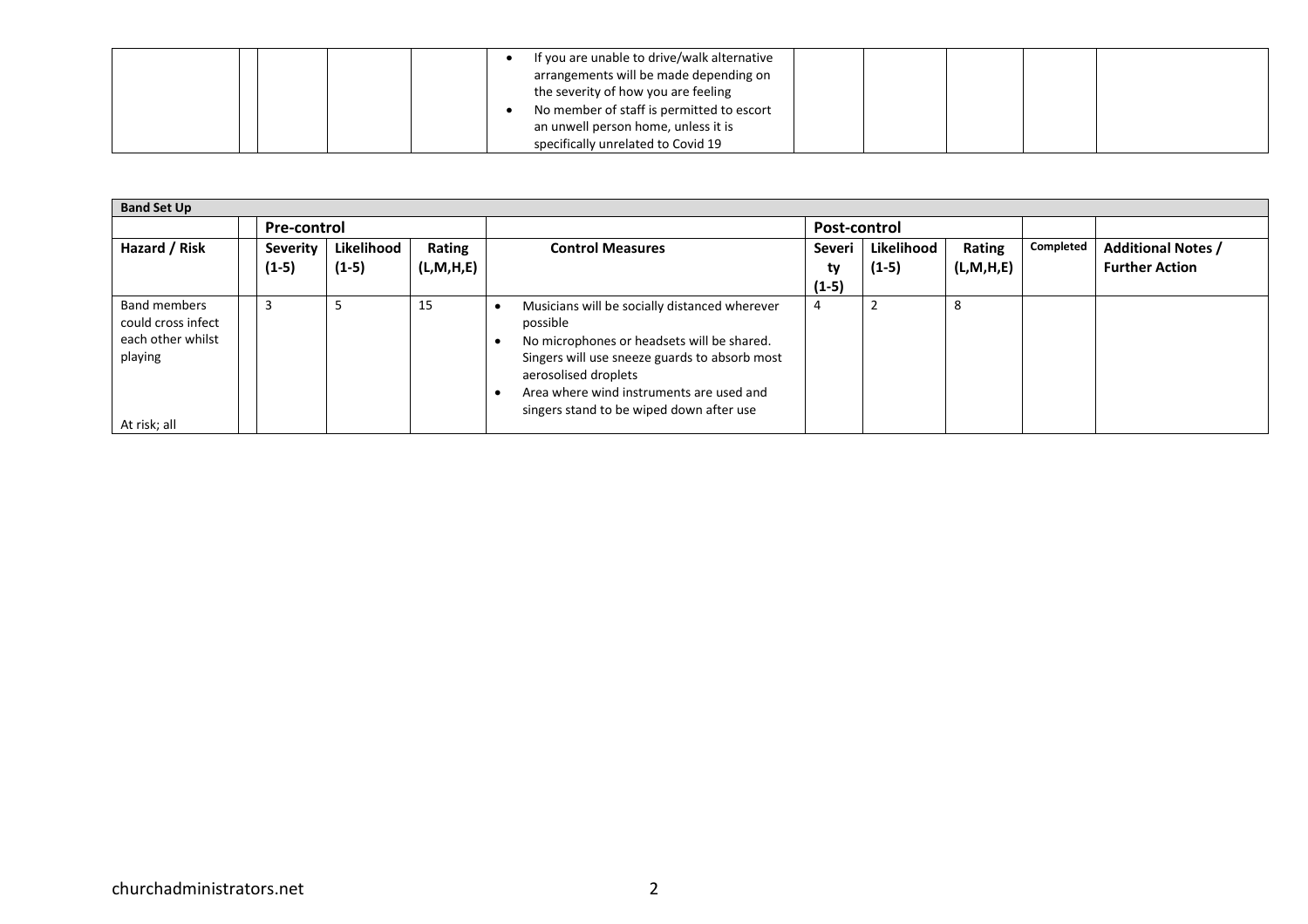|                                                                                                              | <b>Pre-control</b>  |                       |                     | Post-control                                                                                                                                                                                                                                                                                                                                                                                                                       |                            |                       |                        |           |                                                    |
|--------------------------------------------------------------------------------------------------------------|---------------------|-----------------------|---------------------|------------------------------------------------------------------------------------------------------------------------------------------------------------------------------------------------------------------------------------------------------------------------------------------------------------------------------------------------------------------------------------------------------------------------------------|----------------------------|-----------------------|------------------------|-----------|----------------------------------------------------|
| Hazard / Risk                                                                                                | Severity<br>$(1-5)$ | Likelihood<br>$(1-5)$ | Rating<br>(L,M,H,E) | <b>Control Measures</b>                                                                                                                                                                                                                                                                                                                                                                                                            | <b>Severity</b><br>$(1-5)$ | Likelihood<br>$(1-5)$ | Rating<br>(L, M, H, E) | Completed | <b>Additional Notes /</b><br><b>Further Action</b> |
|                                                                                                              |                     |                       |                     | Markers will be placed on the floor showing<br>musicians where to stand                                                                                                                                                                                                                                                                                                                                                            |                            |                       |                        |           |                                                    |
| <b>Tech Team</b>                                                                                             |                     |                       |                     |                                                                                                                                                                                                                                                                                                                                                                                                                                    |                            |                       |                        |           |                                                    |
| Risk of cross<br>infection whilst<br>operating<br>computers, lights,<br>sound and<br>cameras<br>At risk; all | 3                   | כ                     | 15                  | Cameras will be set up in a fixed location<br>and operated from the rear desk<br>Tech team will limit going to the front of<br>the arena whilst the band is playing.<br>Wherever possible, one person to touch<br>and operate each piece of equipment only.<br>One wooden chair to be used, only if<br>possible, by every team member<br>Any tech team member who is concerned<br>about infection is encouraged to wear a<br>mask. | 4                          |                       | 8                      |           |                                                    |

|                         | <b>Pre-control</b> |            |           | Post-control |                                                                                                      |         |            |              |           |                           |
|-------------------------|--------------------|------------|-----------|--------------|------------------------------------------------------------------------------------------------------|---------|------------|--------------|-----------|---------------------------|
| Hazard / Risk           | Severity           | Likelihood | Rating    |              | <b>Control Measures</b><br><b>Severity</b>                                                           |         | Likelihood | Rating       | Completed | <b>Additional Notes /</b> |
|                         | (1-5)              | $(1-5)$    | (L,M,H,E) |              |                                                                                                      | $(1-5)$ | $(1-5)$    | (L, M, H, E) |           | <b>Further Action</b>     |
| General - all<br>people |                    |            | 15        |              | As most people are vaccinated, the risk will<br>reduce proportionately                               |         |            |              |           |                           |
|                         |                    |            | 15        |              | Any person attending church who is<br>concerned about being infected is<br>encouraged to wear a mask |         |            |              |           |                           |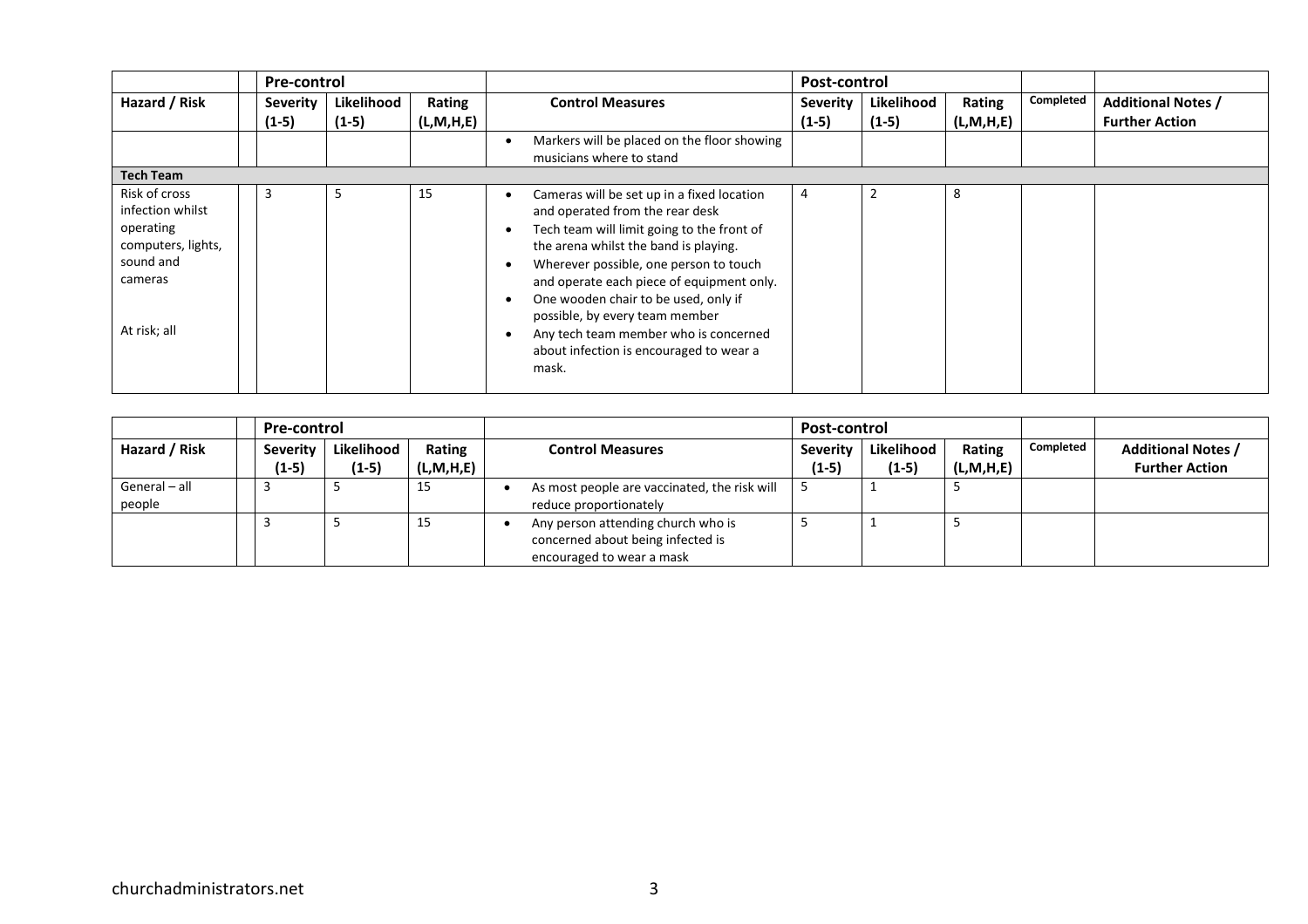|                       | <b>Pre-control</b> |            |              |                                                                                                                                                                                                                               | Post-control    |            |              |           |                           |
|-----------------------|--------------------|------------|--------------|-------------------------------------------------------------------------------------------------------------------------------------------------------------------------------------------------------------------------------|-----------------|------------|--------------|-----------|---------------------------|
| Hazard / Risk         | Severity           | Likelihood | Rating       | <b>Control Measures</b>                                                                                                                                                                                                       | <b>Severity</b> | Likelihood | Rating       | Completed | <b>Additional Notes /</b> |
|                       | $(1-5)$            | $(1-5)$    | (L, M, H, E) |                                                                                                                                                                                                                               | $(1-5)$         | $(1-5)$    | (L, M, H, E) |           | <b>Further Action</b>     |
| <b>Use of Toilets</b> |                    |            |              |                                                                                                                                                                                                                               |                 |            |              |           |                           |
|                       |                    |            |              | Hands sanitised before opening the door<br>and using the toilet<br>Wash hands for 20 seconds before exiting<br>We suggest that if the toilet is particularly<br>busy, an alternative toilet is used to avoid<br>overcrowding. |                 |            |              |           |                           |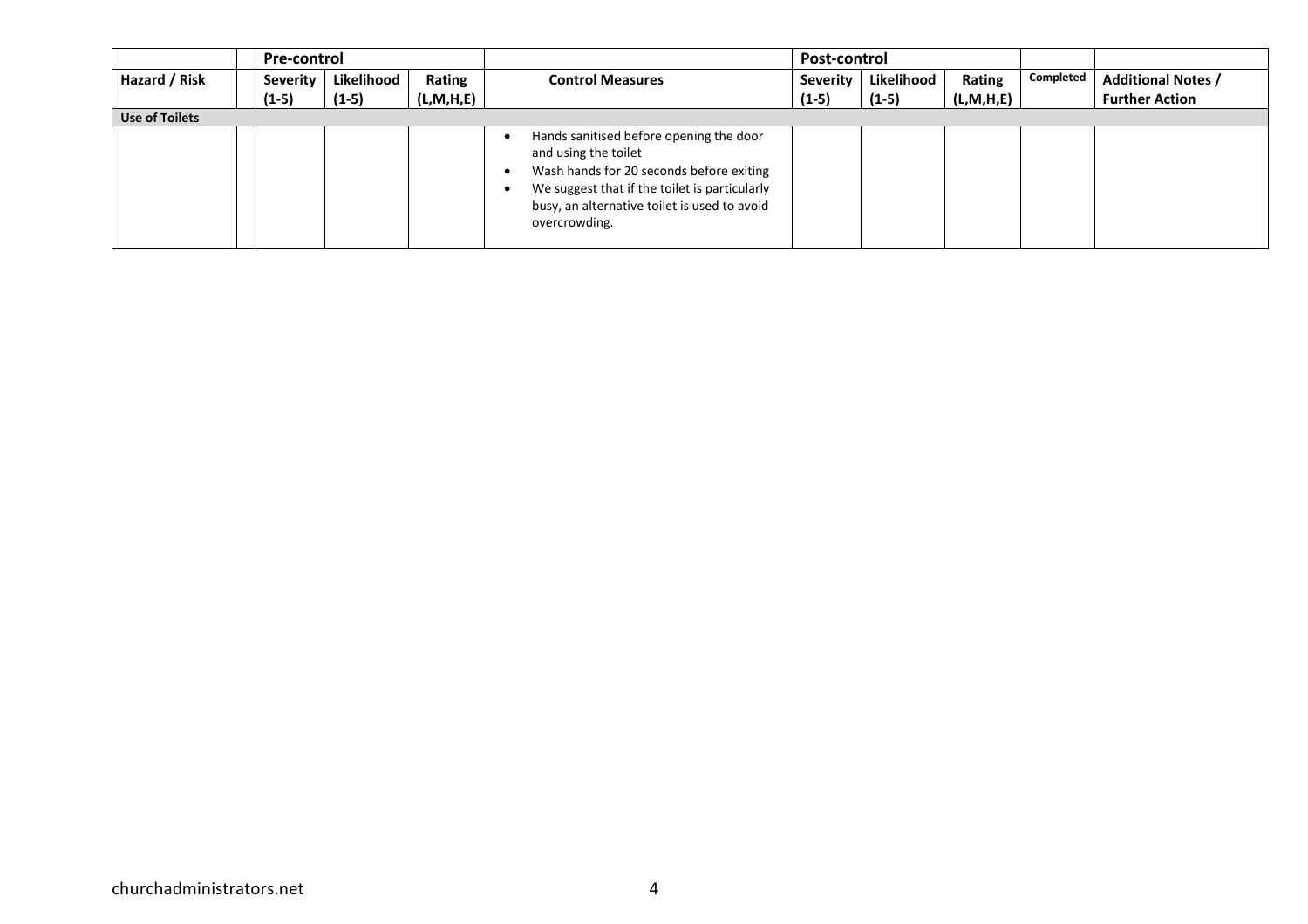| Exiting                                                                           |  |                    |            |              |                                                                                                                                                                                                                                            |                 |            |              |           |                           |  |
|-----------------------------------------------------------------------------------|--|--------------------|------------|--------------|--------------------------------------------------------------------------------------------------------------------------------------------------------------------------------------------------------------------------------------------|-----------------|------------|--------------|-----------|---------------------------|--|
|                                                                                   |  | <b>Pre-control</b> |            |              |                                                                                                                                                                                                                                            | Post-control    |            |              |           |                           |  |
| Hazard / Risk                                                                     |  | <b>Severity</b>    | Likelihood | Rating       | <b>Control Measures</b>                                                                                                                                                                                                                    | <b>Severity</b> | Likelihood | Rating       | Completed | <b>Additional Notes /</b> |  |
|                                                                                   |  | $(1-5)$            | $(1-5)$    | (L, M, H, E) |                                                                                                                                                                                                                                            | $(1-5)$         | $(1-5)$    | (L, M, H, E) |           | <b>Further Action</b>     |  |
| Risk of cross<br>infection if<br>equipment is<br>moved or touched<br>At risk; all |  | 3                  | -5         | 15           | People will be encouraged to wash or<br>sanitise their hands when exiting the<br>building.<br>If equipment is being quarantined it<br>should be clearly marked<br>Doors and hard surfaces will be<br>cleaned regularly and as appropriate. |                 | ے          | 8            |           |                           |  |
| <b>Exiting the Building</b>                                                       |  |                    | 5          |              | People will be asked to leave via the<br>nearest, safest exit by the service leader<br>Restrictions on people staying for coffee<br>and talking after the service have now<br>been removed, in line with government<br>advice.             | $\overline{4}$  |            | 8            |           |                           |  |

- **Our responsibility and aim is to protect staff and volunteers as best we can and we do not want to put anyone, or their family, at risk.**
- **The inherent risk of catching Covid 19 has not stopped, but the risk f hospitalisation, or severe infection has abated, so restrictions have been eased in line with government policies. However, we do ask that people take responsibility and do not attend church if they are infected – please carry out lateral flow tests before attending on a Sunday, or at weekday events.**
- **We should all be mindful of others who are at risk if infected, or who are anxious about being infected.**
- **This advice and Risk Assessment will be reviewed regularly and changed in line with Government or Guildford Diocese policies**.

**Thank you for co-operation and understanding.**